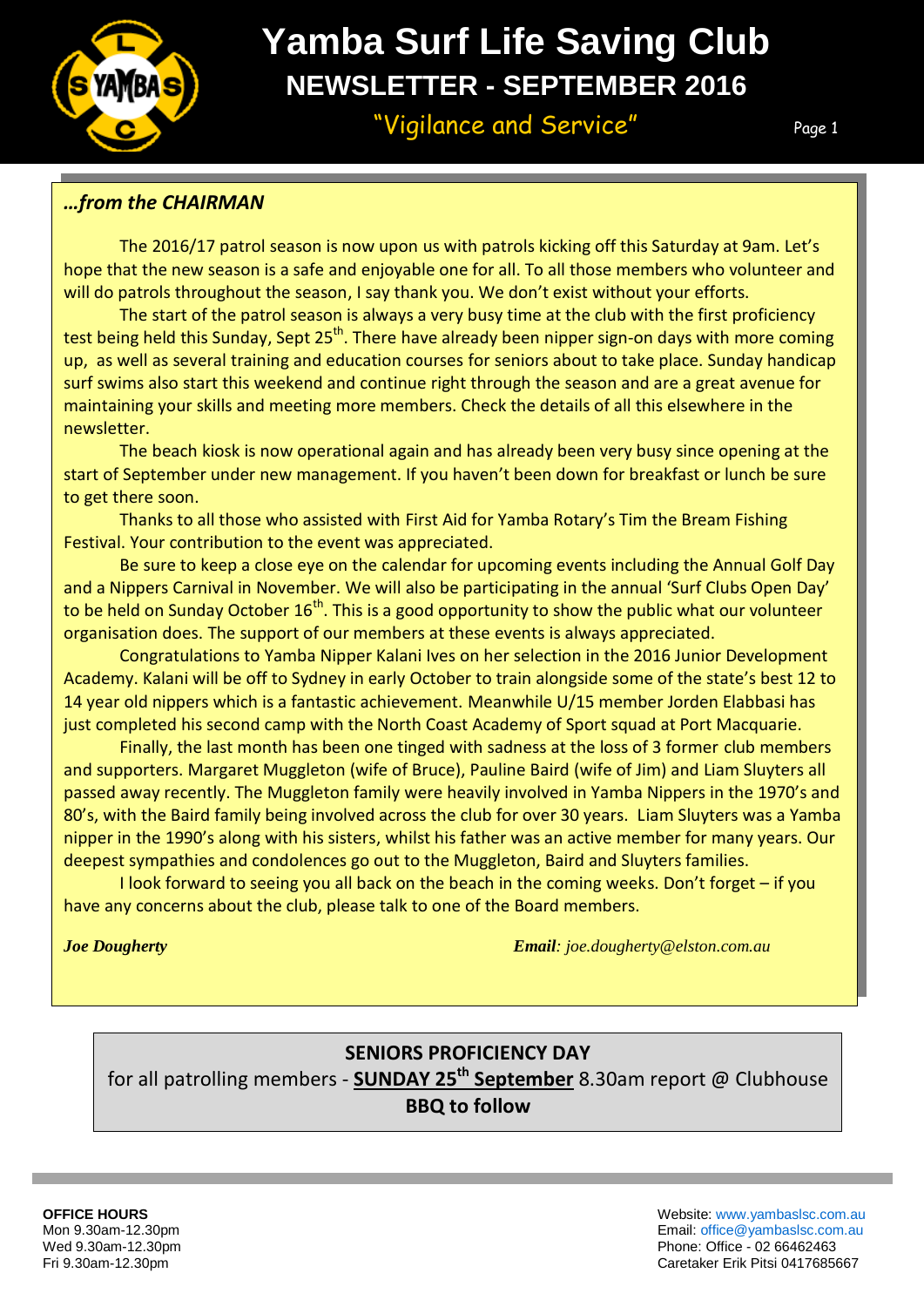# *...from the* **LIFE SAVING Director**

Patrolling members should've all received patrol rosters by now via email. A hard copy will be provided Welcome back to all members for the 2016/17 patrol season and here's to a safe season ahead. on your first rostered patrol. As usual just a few reminders about patrol:

- The beach should be set up and ready to go by 9am. This means that **you need to be at the beach 10 to 15 minutes before patrol** starts to set up. The **same applies to the afternoon patrol** so that the morning patrol is not required to hang around and wait – take note as we can't afford to pay the overtime to the morning patrol!!
- If you can't make your patrol you must arrange a substitute. The substitute must hold the same or higher award status than yourself. Don't let your team down!
- If for some reason you can't arrange a swap, this season you have a list of Active Reserves attached to your patrol who you can call upon. Contact these people first - if all else fails give me a call **0400353792**.
- When on patrol you are required to be in **full uniform**. This includes patrol shirt, shorts, hat and skull cap. If you don't have a uniform or are in need of a new one let me know and I'll arrange one for you. These uniforms must only be worn while **on patrol**.
- If you accidentally damage club equipment or see something in need of repair please let your patrol captain know so we can get it repaired and back in action as soon as possible.
- With an increase in shark activity on our coast I would advise a couple of patrol members if possible, to be on watch upstairs on the balcony- not to 'escape' duty but to be vigilant!

The first proficiency test, or as it is known now "skills maintenance" will be held **this Sunday Sept. 25th**- - 8.30am report for a 9.00 am start. There is some online work to do with this, please read the relevant information in the following Education Report for information on HOW this is done. **Please remember this is compulsory for all patrolling members, Active Reserves and water safety personnel.** A lunchtime BBQ will follow.

See you all on the beach.

*James Ryan Email: jryan69@bigpond.com.au*

Yamba SLSC is proud to be a **Good Sports Club**  – "working together to build stronger communities" We are now at level 2 of the Good Sports program. It is Australia's largest health initiative in community clubs. 'Good sports' works with clubs to create a safe inclusive environment, where everyone can get involved. The aim is to encourage clubs to adopt healthy attitudes by looking at nutrition, drugs and alcohol, sun safety, smoking etc.

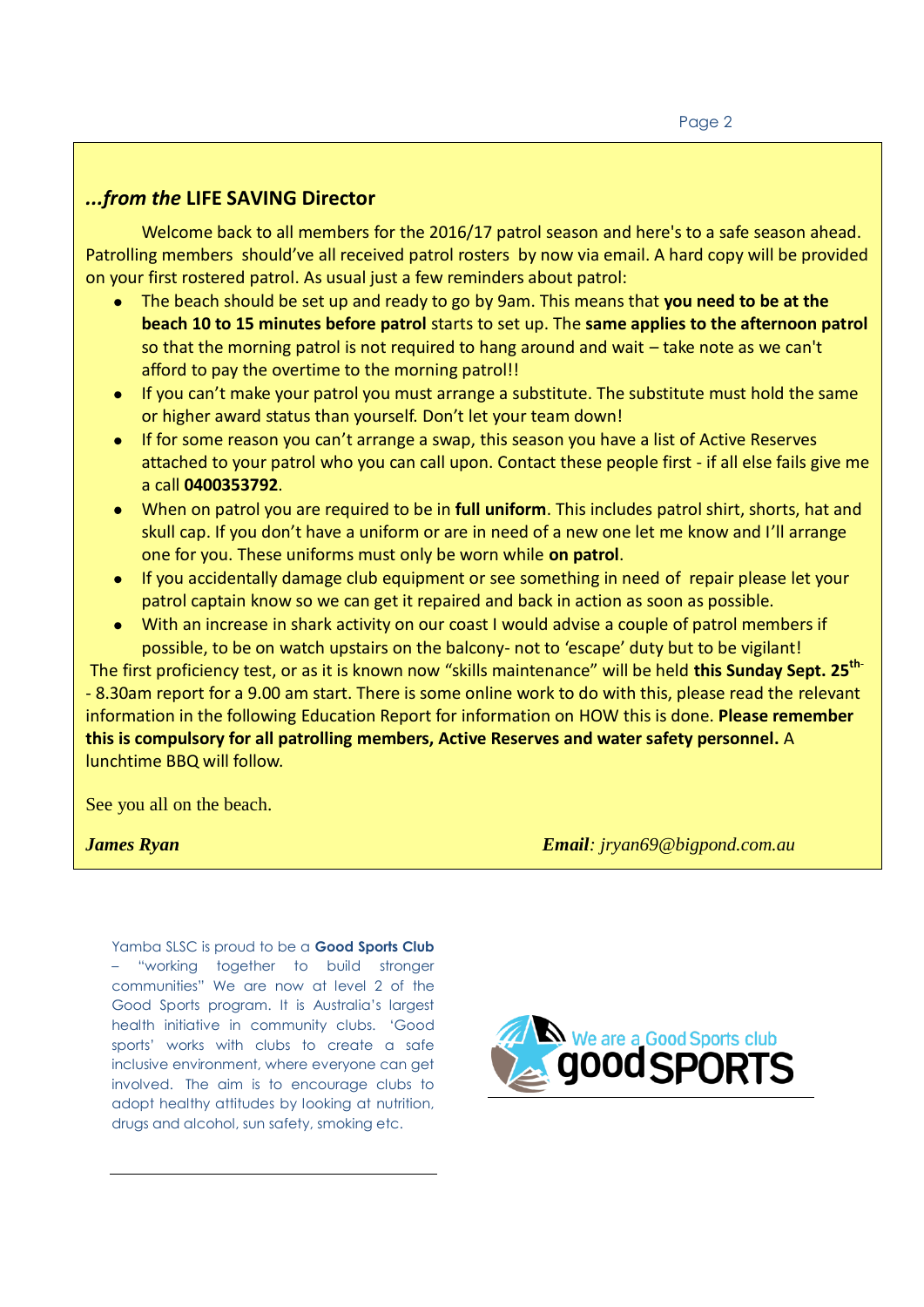# **...***from the* **EDUCATION Director**

#### **Steps to follow for Online Skills Maintenance 2016 (Proficiency Test) mentioned in the Lifesaving Report:**

- 1. **Log in** to Surf Life Saving Australia **Members Portal** (if you haven't created an account yet, do so- portal.sls.com.au)
- *2. Select "Lifesaving Online"*
- *3. Select "courses" on the next line down*
- *4. Select "Online Learning Now"*
- *5. Scroll down for "Skills Maintenance"*
- *6. Select the courses you need to be proficient in, depending on which awards you hold*
- *7. Complete questions then click "print certificate"*
- *8. Close the certificate window and repeat steps 6 and 7 until all courses have been completed.*
- 9. *Please hand these certificates in when you come to Proficiency day.*

*Those who do not complete this process ONLINE will need to complete a number of theory papers at the club on proficiency day.*

# **...***from the* **EDUCATION Director (cont'd)**

#### **COURSES:**

- **First Aid** (minimum age 14 years) -one day course on *Saturday 1st October*. Maximum number for course is 25. Note that you need to update this qualification every 3 years. (*No prerequisites – nipper parents can do this course*). Still open but closes this **Fri Sept 23rd at 12 noon** with office.
- **Advanced Resuscitation Techniques** (min. age 15 years) -one day course *on Saturday 29th October***.** Maximum number for course is 16. (*Must hold First Aid or Bronze*). Nominations close Oct 15<sup>th</sup>.
- **Surf Rescue Certificate** (min. age 13 years) -7 week course beginning *Sunday16th October*; assessment likely in early December. Minimum number for course is 4, maximum 9. (*A 200 metre pool swim time of less than 5 minutes must be completed before the course begins.)* A **Radio Operators Course** will be run in conjunction with the SRC course. A second SRC course will be run early in 2017 if needed.
- **Bronze Medallion** (min. age 15 years.) Two courses are planned: 1. A 5 day intensive course for SRC holders who are ready to up-grade to the Bronze. It will be held in the September/October School Holidays commencing **Thurs 29<sup>th</sup> Sept** with assessment on Fri Oct 7<sup>th</sup>. Last nominations by Fri 23<sup>rd</sup> Sept.

2. A 7 week course beginning *Sunday 23rd October,* assessment in *mid*- *December*. Minimum number for courses is 4, maximum 10.

Another Bronze course may be held from late January, assessment in March, if there is a need to run it. (A 400 metre pool swim time of less than 9 minutes must be completed before the course begins.)

- **Resuscitation Certificate** (min. age 10) will be run during the Junior Activities program. (No prerequisites)
- **IRB (Crew and Drivers)** will be run during patrols. Please talk to your patrol captain about training for these awards. Both have pre-requisites. **WE DO NEED MORE CREWIES AND DRIVERS TO MEET PATROL REQUIREMENTS**.
- **Training Officers Certificate** *(min. age 16)* This course is run by SLSNSW and is to be held in Yamba on the weekend of *19th*  $\bullet$ *and 20th November* for candidates from the North Coast Branch as well as the Far North Coast Branch

Other, **Branch Courses** will be advertised by the Branch. If you wish to do an **Advanced First Aid,** a **Silver Medallion Aquatic Rescue**, a **Gold Medallion** or a **Beach Management** course please let the CTO or the office know ASAP so we can let the Branch know. All these courses have pre-requisites, which are shown on the Awards and Qualifications charts on the noticeboard.

**PLEASE NOTE: Enrolments for ALL courses need to be completed 2 weeks before the course starts and must be done through me or the Office. Minimum numbers are required for courses to run and prerequisites must be met.**

*Kim Morgans Email:kmorgans5@bigpond.com*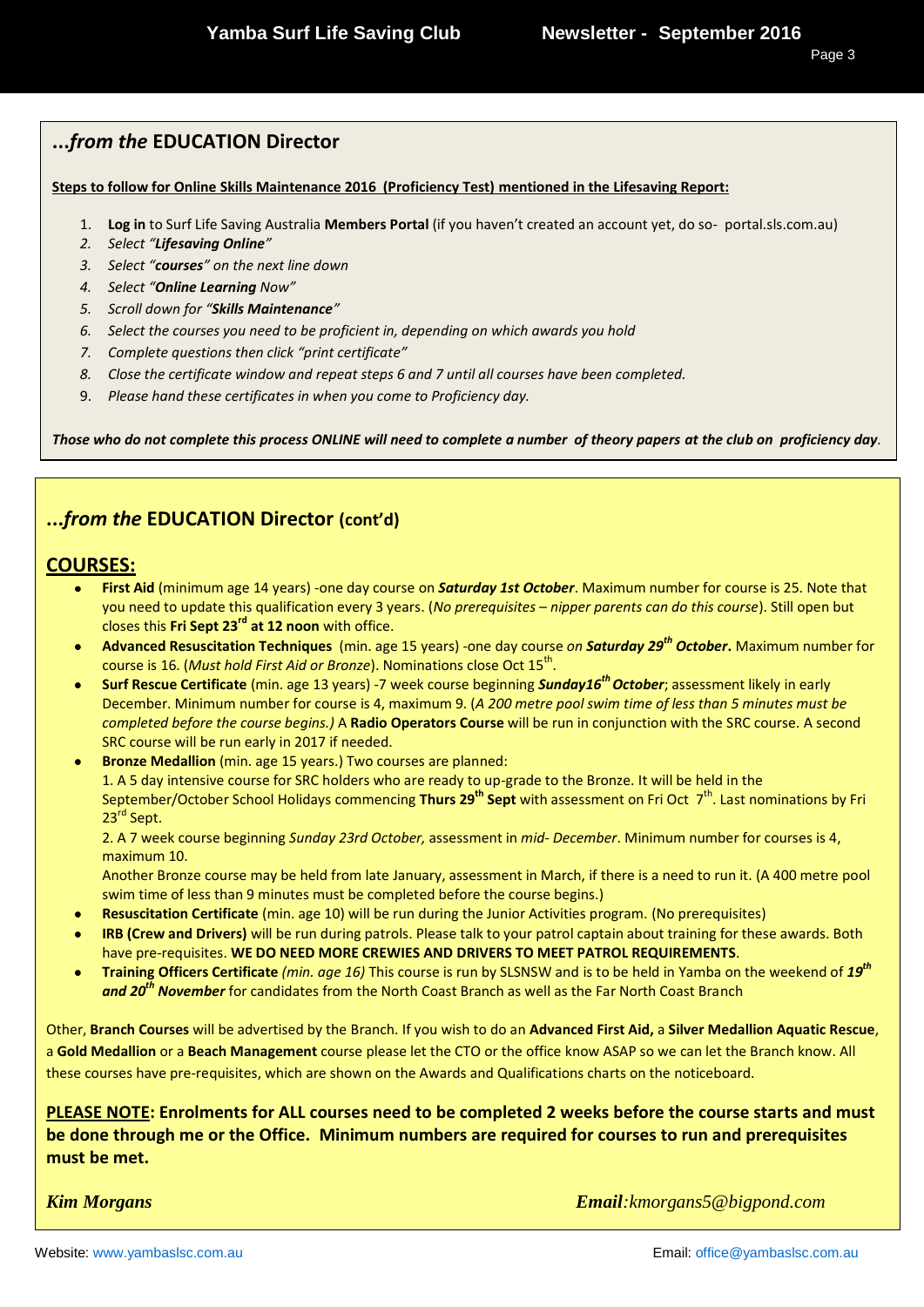# **...***from the* **SURF SPORTS Director**

With patrols now starting, the competition season also moves into full swing. Over the next month there are a number of events that club members will be competing in:

Sept 24 – Lennox Head Enduro Ironperson event for 11 – 17 year olds

Sept 25 – First Sunday morning handicap surf race of the season @ Main Beach – 11am report for 11.30am start. Oct 15/16 – Coolangatta Gold

Oct 15/16 – North Coast Boat Series @ Evans Head

Oct 23 – U/12 to Opens Branch Surf Carnival @ Lennox Head

Oct 29 – Cudgen Classic – Ironman Event

Nov 5 – Nippers Carnival @ Yamba

**Board training** for members has commenced on the following days: Tuesdays – 4.30pm – 5.30pm @ Main Beach Thursdays 4.30pm – 5.30pm @ Whiting Beach Saturdays 7am- 8am @ Main Beach

\***Can You Help??** As mentioned in last month's newsletter, the bag of coloured 'tie down' straps used for tying boards onto the craft trailer has gone missing from the clubhouse. Someone must know its whereabouts - please return to club office ASAP or contact me – 0428664701 – thanks.

*Jim Dougherty Email: jimdou@bigpond.net.au* 

# *...from the* **JUNIOR ACTIVITIES Director**

#### **Information, Sign on Sessions & Pool Proficiencies as follows:**

- **Sunday 25th September** @ Yamba Markets 7:30am (new and online registrations, caps)
- **Saturday 8th October** @ Yamba Community Pool 2pm (new and online registrations, caps and proficiency swims).
- **Sunday 9th October** @Yamba Main Beach- **season start**, ocean proficiency swim, parent information session.  $\bullet$

Please remember that all new registrations require a birth certificate. Age guidelines will be strictly adhered to. No memberships can be accepted for children who are not five by October  $1<sup>st</sup>$ , 2016.

#### **Nippers Restructure**

To alleviate some of the demands of the Age Manager's role, our Age managers will now guide nippers to 'Specialist Arenas', sign nippers in and out and ensure the safety of the group. . Specialist arenas are as follows-

Surf Education, Water/ Swim, Beach, Board

Age managers are still needed and training in the role will be available closer to the season start. Please contact Danielle (JAC Director 0497276805) if you are interested.

Nippers information booklets and program calendars are now available from the club. Please follow our Facebook page and read emails and newsletters to keep updated on coming events – particularly the upcoming nippers **Branch surf carnival to be hosted by Yamba SLSC on Nov 6th .** This will require a large workforce of parents.

Looking forward to seeing you all on the beach soon.

**Danielle Connolly** 

*Danielle Connolly Email:dannilou62@hotmail.com*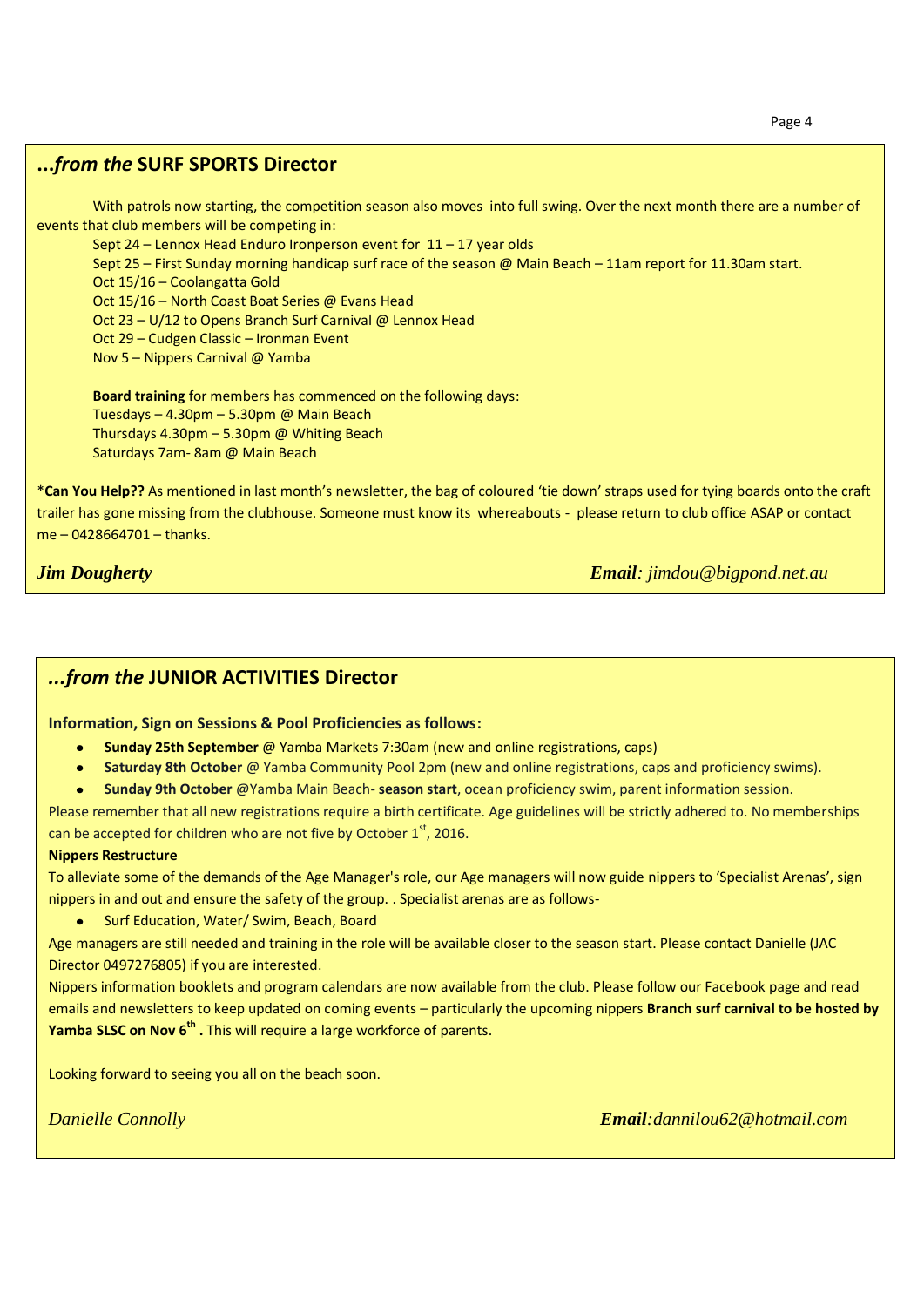

# **CLUB CALENDAR**

**CLUB CALENDARY CONTROL** 

# **2016**

| <b>SEPTEMBER</b> |            |                                                           |  |  |
|------------------|------------|-----------------------------------------------------------|--|--|
| 24               | Sat        | <b>Patrols Start</b>                                      |  |  |
| 24               | Sat        | Lennox Head Enduro                                        |  |  |
| 25               | <b>Sun</b> | 1 <sup>st</sup> Proficiency Day for patrolling<br>members |  |  |
| <b>OCTOBER</b>   |            |                                                           |  |  |
| 1                | Sat        | <b>First Aid Course - Yamba</b>                           |  |  |
| 9                | Sun        | <b>Nippers commences</b>                                  |  |  |
| 10               | Mon        | Club Board Meeting @ 7pm                                  |  |  |
| 15-16            | Sat/Sun    | North Coast Boat Series - Evans Hd                        |  |  |
| 15-16            | Sat/Sun    | Coolangatta Gold                                          |  |  |
| 16               | <b>Sun</b> | NSW Surf Clubs Open Day                                   |  |  |
| 18               | Tues       | Branch Meeting - Ballina                                  |  |  |
| $21 - 23$        | Fri-Sun    | "Clarence 100" ski paddle -                               |  |  |
|                  |            | Copmanhurst to Yamba                                      |  |  |
| 22               | Sat        | Board of Surf Sports Meeting Ballina                      |  |  |
| 23               | Sun        | U/12 - Open Carnival Lennox Head                          |  |  |
| 29               | Sat        | <b>ART Course - Yamba</b>                                 |  |  |
| 29               | Sat        | Cudgen Classic Ironman Event                              |  |  |
| 29               | Sat        | North Coast Boat Series -                                 |  |  |
|                  |            | South West Rocks                                          |  |  |
| <b>NOVEMBER</b>  |            |                                                           |  |  |
| Е.               | $c_{n+1}$  | Lough 1 Officials Course Pallina                          |  |  |

#### 5 Sat Level 1 Officials Course - Ballina **6 Sun Nippers Carnival - Yamba 13 Sun Surf Club Charity Golf Day - Yamba** 13 Sun Ballina Craft Carnival<br>14 Mon Club Board Meeting **14 Mon Club Board Meeting @ 7pm**<br>**15** Tues Branch Meeting - Ballina @7 Tues Branch Meeting – Ballina @7pm 19/20 Sat/Sun Training Officers Cert. Course Yamba 19/20 Sat/Sun North Coast Boat Series – Scotts Hd 26/27 Sat/Sun Coffs Harbour Craft Carnival

#### **DECEMBER**

| 12    | Mon     | Club Board Meeting @ 7pm            |
|-------|---------|-------------------------------------|
|       |         | <b>Central Coast</b>                |
| 10/11 | Sat/Sun | NSW Interbranch Titles - The Lakes, |
| 10    | Sat     | Branch Education Meeting - Ballina  |
| 4     | Sun     | Senior Carnival - Cudgen            |

27 Sun Nippers Teams Carnival - Byron Bay

# **2017**

| <b>JANUARY</b>  |         |                                                   |  |  |
|-----------------|---------|---------------------------------------------------|--|--|
| $2^{\circ}$     | Mon     | Yamba Ocean Swims Day                             |  |  |
| 28/29           | Sat/Sun | Nippers Branch Titles - Yamba                     |  |  |
| <b>FEBRUARY</b> |         |                                                   |  |  |
| 4/5             |         | Sat/Sun Country Titles - South West Rocks         |  |  |
| 19              | Sun     | Seniors/Masters Branch Titles -<br>Byron Bay      |  |  |
| MARCH           |         |                                                   |  |  |
| 3-5             | Fri-Sun | Nippers State Titles – Swansea<br><b>Belmont</b>  |  |  |
| 8-9             |         | Wed/Thu Masters State Titles - Swansea<br>Belmont |  |  |
| $10 - 12$       | Fri-Sun | Senior State Titles - Swansea<br><b>Belmont</b>   |  |  |
| 25              | Sat     | Australian Titles Start- North Kirra              |  |  |
| <b>APRIL</b>    |         |                                                   |  |  |
| 2               | Sun     | Australian Titles End- North Kirra                |  |  |
| 8               | Sat     | Copeton Dam swim                                  |  |  |
| 16              | Sun     | <b>EASTER</b>                                     |  |  |
| 25              | Tue     | <b>Anzac Day / Patrols Finish</b>                 |  |  |
| 29/30           |         | Sat/Sun Yamba Triathlon                           |  |  |

# **CLUB OFFICE HOURS**

Please note a **change** to club office hours: We are now open every **Monday, Wednesday and Friday**  from **9.30am to 12.30pm** Narelle will assist with any enquiries you may have concerning the club

\_\_\_\_\_\_\_\_\_\_\_\_\_\_\_\_\_\_\_\_\_\_\_\_\_\_\_\_\_\_\_\_\_\_\_\_\_\_\_\_

# **RAFFLE ROSTER @ GOLF CLUB**

.

\***New procedure for Golf Club raffles** – the club member who hands the money into the office needs to have 'signed off' on the purple raffle receipt from the Golf Club. This printout must accompany the raffle takings when handed into the club office. Thankyou for your assistance with this fundraiser.

**1 st Oct** - Group 9: Greg Wyllie, James Ryan, Danielle Connolly, Mitch Imeson

**8 th Oct -** Group 1: John Barnier, Sachie Ardrey, Keith Bradley

**15th Oct -** Group 2: John & Jan Snelling, Alan Schofield, Warwick Mawhinney

**22nd Oct**- Group 3: Alan & Jane Lawrence, Ken ryan, Jill Ennever

**29th Oct -** Group 4: Bill Onslow, Warren Tucker

**5 th Nov** - Group 5**:** Greg & Nicole Don, Kerry & Trish Pidcock

**12th Nov –** Group 6: Ray O'Brien, Pat Ridgway